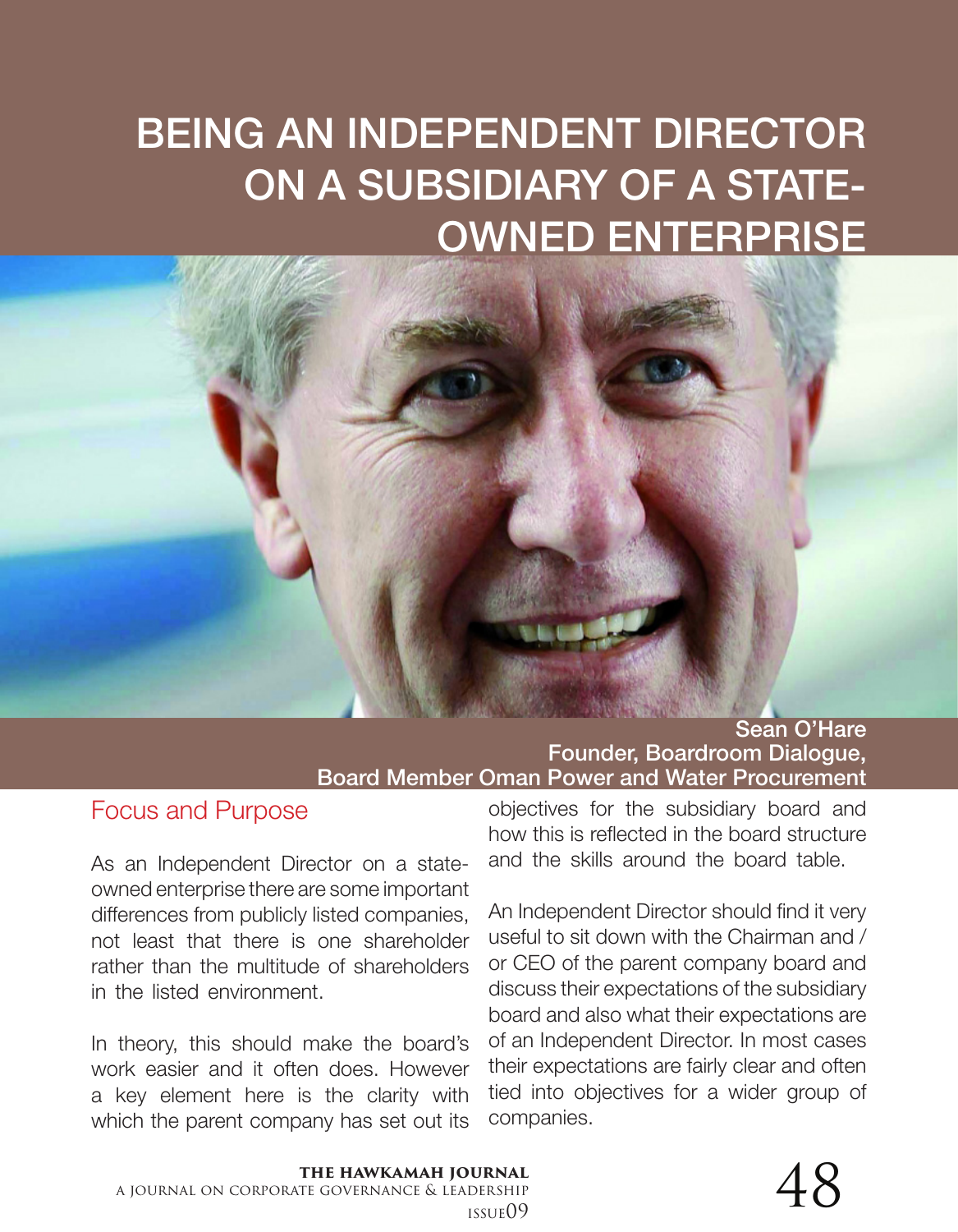However, an Independent Director will find that tension can arise where, for example, the subsidiary is a regulated business and thus has commitments and duties that do not also fall on the parent company. It is important in these circumstances that the Independent Director is clear on his primary duties as a board member of the subsidiary company and explains these to the parent company, where appropriate.

# Role & Skills

An Independent Director needs to be clear about why they have been appointed to the board. What skills precisely does he bring and, more importantly what is it that the board wishes to maximise from his skill base.

He should spend time with the Chairman and the CEO exploring what their expectations are of him and then plan how he will deliver on these expectations.

An Independent Director should also seek feedback regularly from the Chairman as to how his contribution is perceived and what action may be required.

# Additional Skills

Also consider which additional skills he brings. If the Independent Director has experience, for example, of running a large business then perhaps he can act as a mentor or coach to one or more of the senior management team.

Care needs to be taken in managing the expectations of the mentee as well as

those of the CEO. For example, he would make it clear to the CEO that there will be no direct feedback to him/her on these mentoring discussions. Instead it would be up to the mentee if he / she wished to update the CEO on matters discussed and any action agreed.

Independent Directors have found this a very effective way of getting to know the business better as well as getting exposure to members of the senior management team outside of formal board and committee meetings.

# Chairing a Committee

A new board member should have an object of chairing one of the key committees at some stage and whilst they may not be invited to chair a committee immediately, they should explore with the Chairman the rotation policy of the board and which committee it might be most appropriate for them to chair in due course.

For example, if he is, an accountant and he has been asked to chair the audit committee it is important that he take stock of what the committee has done well and any areas for improvement.

The Independent Director will gain insights from discussions with the Chairman, the CEO, the finance director and the head of internal audit. In addition, an early meeting with the partner of the external audit firm should also bring new perspectives.

Not all boards operate in the same way, so it is important to get a clear understanding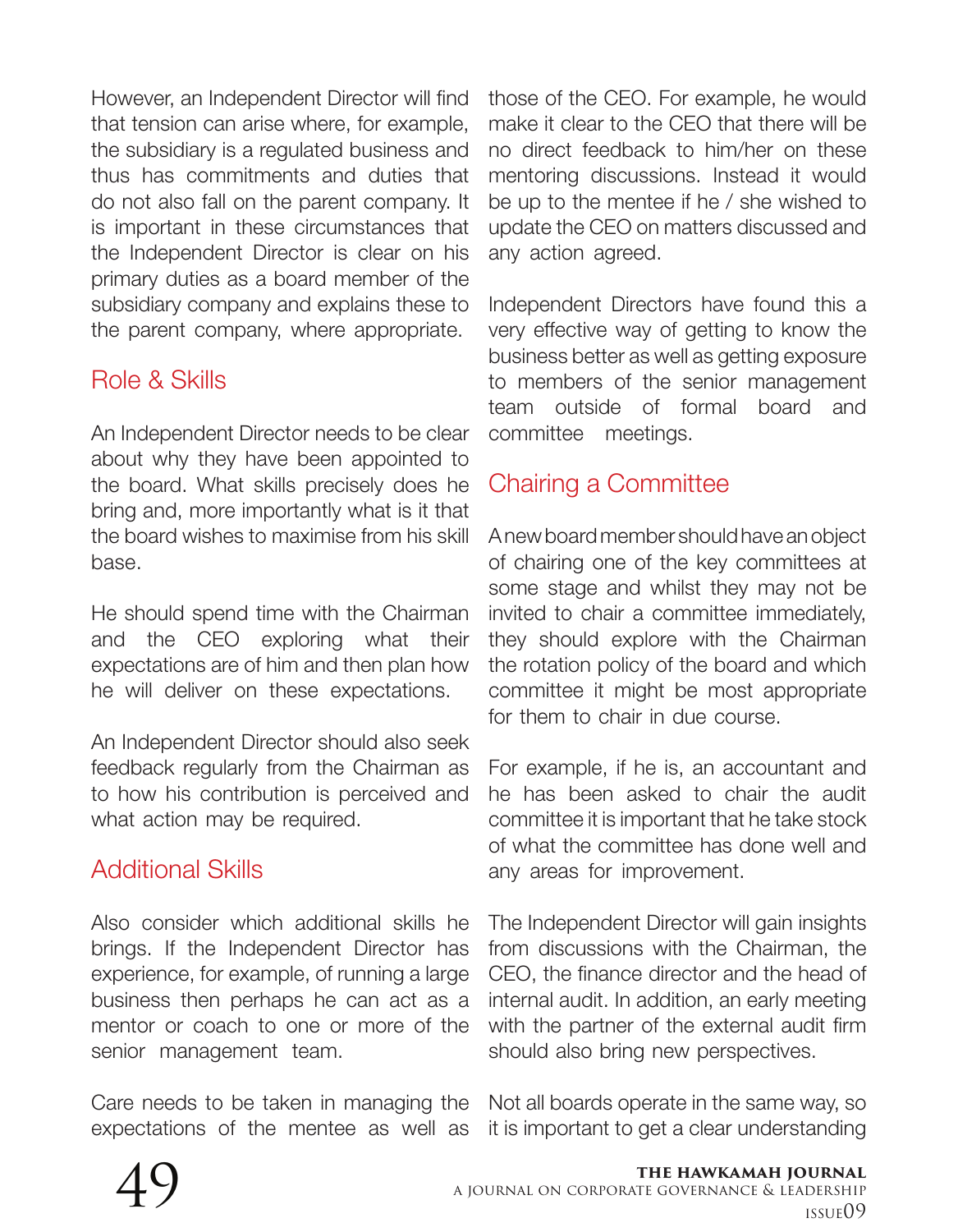from the Chairman and fellow nonexecutive directors how much reliance they will be placing on the audit committee in respect of financial propriety. Does its role also include overseeing risk management, for example.

The finance function within state owned organisations is as critical as in any other organisation. It is therefore important to spend time getting to know the finance team, as well as their historic experience of supporting the audit committee.

In addition, time spent with the head of internal audit to understand their work schedule and their relationship with the management team can be very valuable.

In the context of the audit committee, the lead partner from the external audit firm can be additional source of guidance and reassurance. It can be useful to seek guidance from the external partner as to what is "normal practice" in other equivalent organisations within the region in respect of areas such as the scope of activities undertaken by an internal audit function.

Overall, remember that if an Independent Director chairs a committee, the board as well as committee members will expect him to devote time and effort to ensure that the committee is run effectively and maximises the use of board time.

## Time Commitment

Speaking of time, it is important to consider

Director can and want to devote to the role. For example, the expectation of an Independent Director's role can be that he would spend two days for each board meeting, which reflects that he is the Independent Chairman of the Audit Committee and a member of the Human Resources Committee in addition to being a Board member.

However, I volunteered early on to be a mentor to a member of the executive committee and also wanted to visit a plant around the time of each Board meeting.

As I was based in the UK, and thus flying in for each board meeting, I also arranged pre meetings with the Chairman, the CEO, the finance director and the head of internal audit. I would also arrange debrief meetings with some of these colleagues depending on what was on the board agenda.

Add on the occasional meeting with the regulator, the CEO of the parent company and other employees, and time quickly exceeds the two days set out in the role definition. In fact, I allocated five days around each board meeting to ensure there was sufficient time to meet everyone and to leave a buffer in case there was any unexpected follow up from the board meeting itself.

So it is important to think carefully about time commitment and plan accordingly.

## Best Practice

early on how much time an Independent One area where the Independent Director



## **the hawkamah journal** a journal on corporate governance & leadership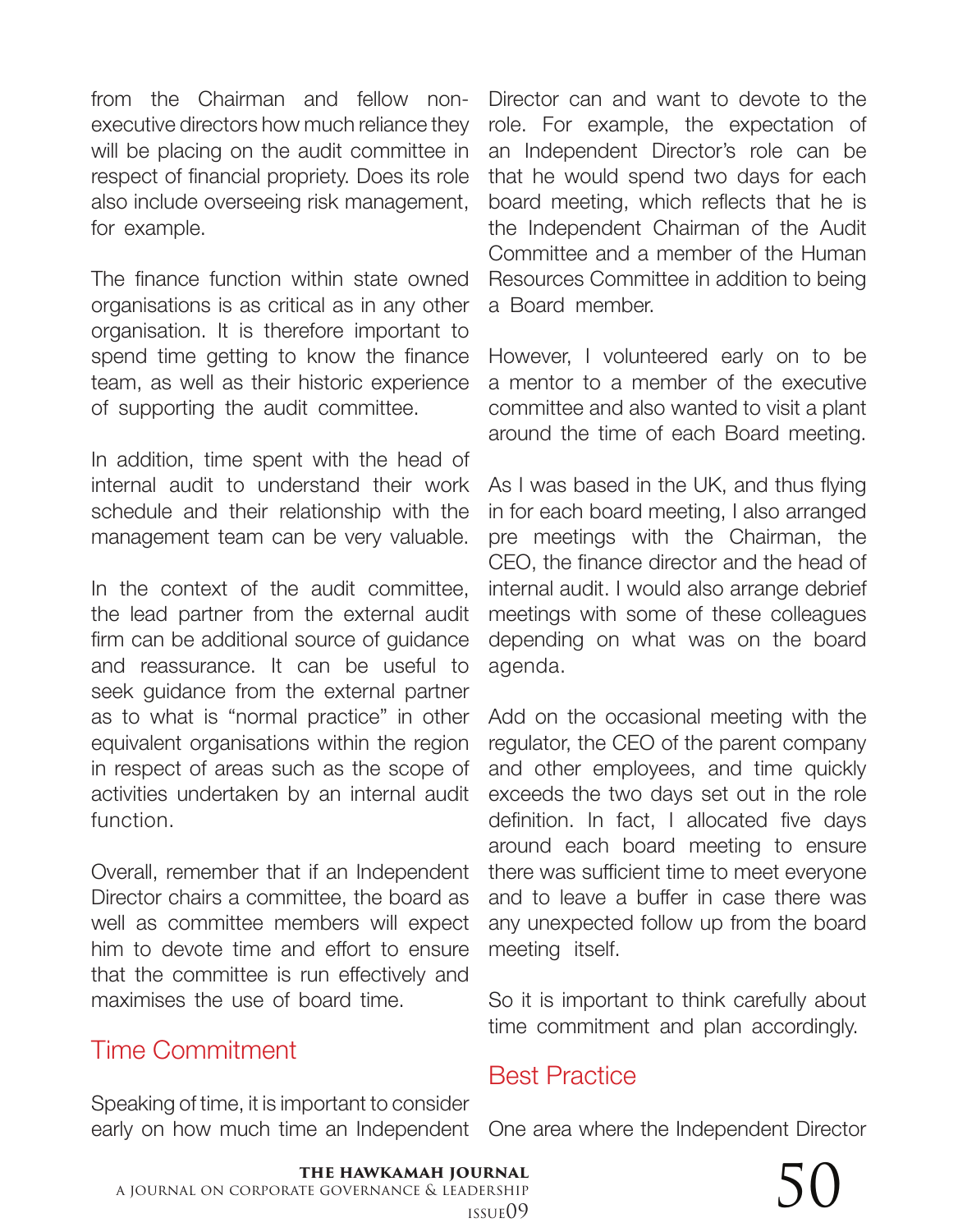can add value is by bringing Best Practice insights from their other roles that may be usefully adopted by the organisation.

However, a word of caution. It is important to be sensitive to what the organisation has already achieved and to ensure that any proposals are in the context of continuing development of the board rather than perceived criticism of what has happened in the past.

There are some areas where an experienced Independent Director can bring best practice which has some immediate impact. For example, the idea of a "Private session" or an "Independent Director only" session either before or after a board and committee meeting.

It should be recognised that there is benefit in the Independent Directors, with the Chairman, having the opportunity to have closed sessions, without management present, in order to explore areas of concern or greater focus.

Thus, a private session before a board meeting will normally provide the Chairman with some feedback on those areas that board colleagues would like to ensure that they spent sufficient time on in the forthcoming board meeting.

Equally, if a private session is undertaken at the end of the board meeting, this quite often reflects on how effective board members felt the meeting itself was and will therefore provide the Chairman with some immediate feedback.

It is also important to have a private session at every board meeting so they become part of the normal routine rather than only calling one when there is some serious issue to address.

However, private sessions have to be introduced with care. CEOs will often question the need for these and may regard them as potentially divisive. They only work if the Chairman agrees to provide the CEO with highlights arising from the private discussions and any proposed action.

Overall, an Independent Director on a state owned body could bring great value by considering carefully which aspects of best practice they think the current board might benefit from.

## Use of Board Time

One of the challenges for many boards is to strike the right balance between the focus on strategic issues and delving into the details of operational matters.

An Independent Director can assist the Chairman (and fellow board members) by regularly testing whether the agenda items fall into the strategic or operational area and also considering the allocation of time between both of these areas.

It is easy for all of us to fall into a routine, or a way doing things, without necessarily stepping back to test whether this is still appropriate. A fresh pair of eyes can add great value, provided that their suggestions are made in a focused and sympathetic way.